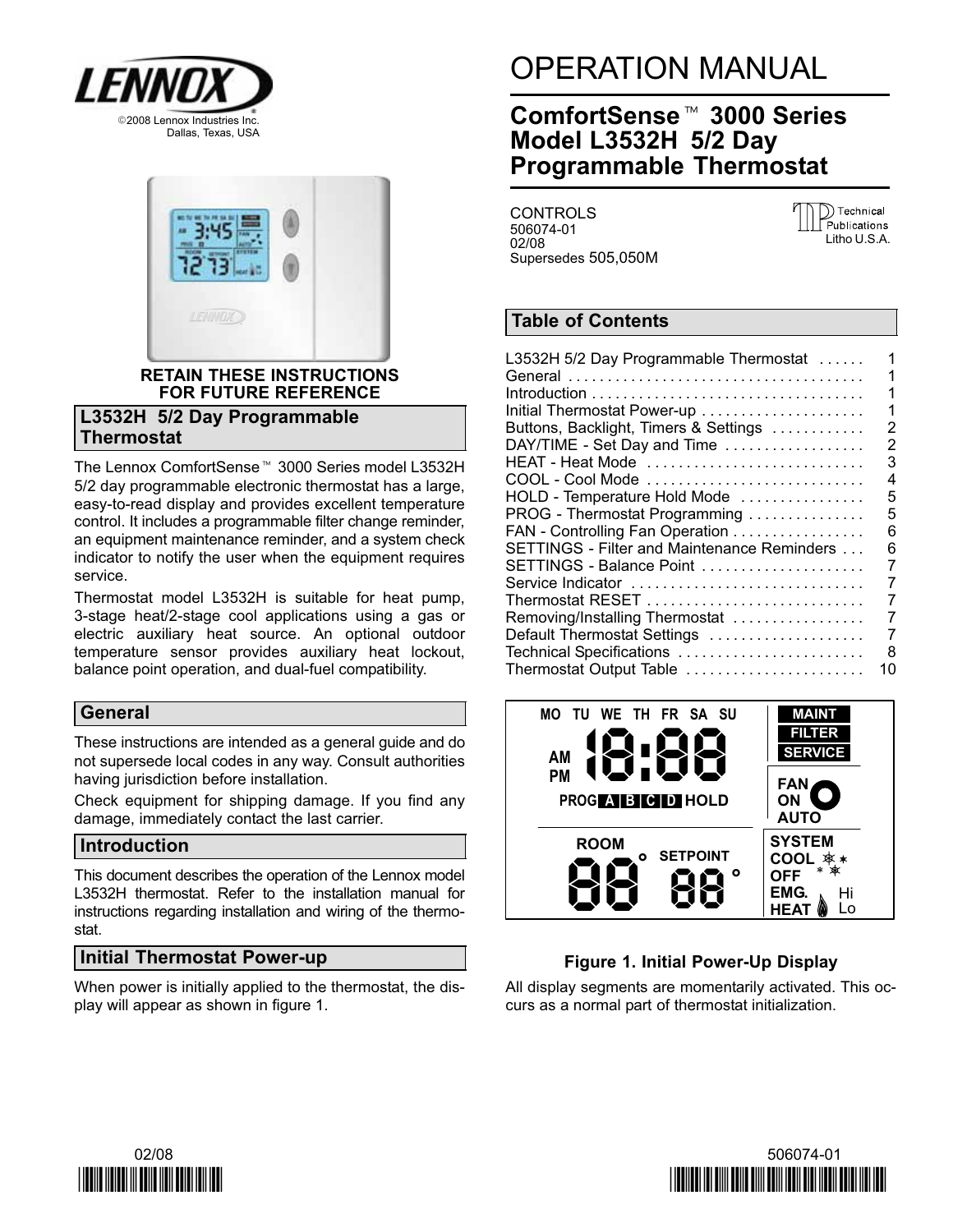<span id="page-1-0"></span>Within a few seconds, the Home Screen appears (see figure 2) with default settings as shown. After about 1 minute of initialization time, the actual room temperature will be displayed.

NOTE − Tables [2](#page-7-0) and [3](#page-7-0) on page [8](#page-7-0) show all system and programming defaults.



# Figure 2. Home Screen

At this point, the thermostat will be fully functional; its default temperature setpoint (not shown) is 70°F. At this point, if the equipment has been fully powered and if a heat demand were present, the system would begin operating.

NOTE − Temperature scale default is Fahrenheit units but may be reset to show Celsius, if desired. See page [8.](#page-7-0)

# Buttons, Backlight, Timers & Settings

Buttons are located behind the small door on the right− hand side of the thermostat (see figure 3).

# IMPORTANT

Do NOT begin pressing buttons until after you read the following section describing each button.

A pale blue display backlight illuminates for 30 seconds each time any button is pressed.

When PROG or DAY/TIME is pressed, a field begins flashing, expecting another input. Start making changes within 15 seconds or the HOME screen will return.



# Figure 3. Thermostat Buttons

When an Arrow, HOLD, HEAT, or COOL button is pressed, SETPOINT and the temperature setting appears for 15 seconds. If desired, start making changes within 15 seconds or the HOME screen will return. The backlight will turn off 15 seconds after the HOME screen reappears.

# DAY/TIME - Setting the Day and Time

Press the DAY/TIME button and set the CURRENT hour, minute, and day of week as follows:

- 1. "AM12" will flash on the screen. Press the Up/Down arrows buttons to change the hour. ("AM" or "PM" must correspond to time of day.) Press DAY/TIME OR, if adjusting for daylight savings time, pressing ENTER stores the single change and exits to the HOME screen, bypassing minutes and day of week.
- 2. Minutes will flash. Use the Up/Down arrow buttons to display the minutes past the hour. Press DAY/TIME.
- 3. Day "MO" (Monday) will flash. Use Up/Down arrow buttons to display the current day. Day selections are abbreviated as "MO", "TU", "WE", "TH", "FR", "SA", and "SU". Press DAY/TIME.
- 4. The HOME screen reappears; confirm day and time are correct. This completes day and time setting.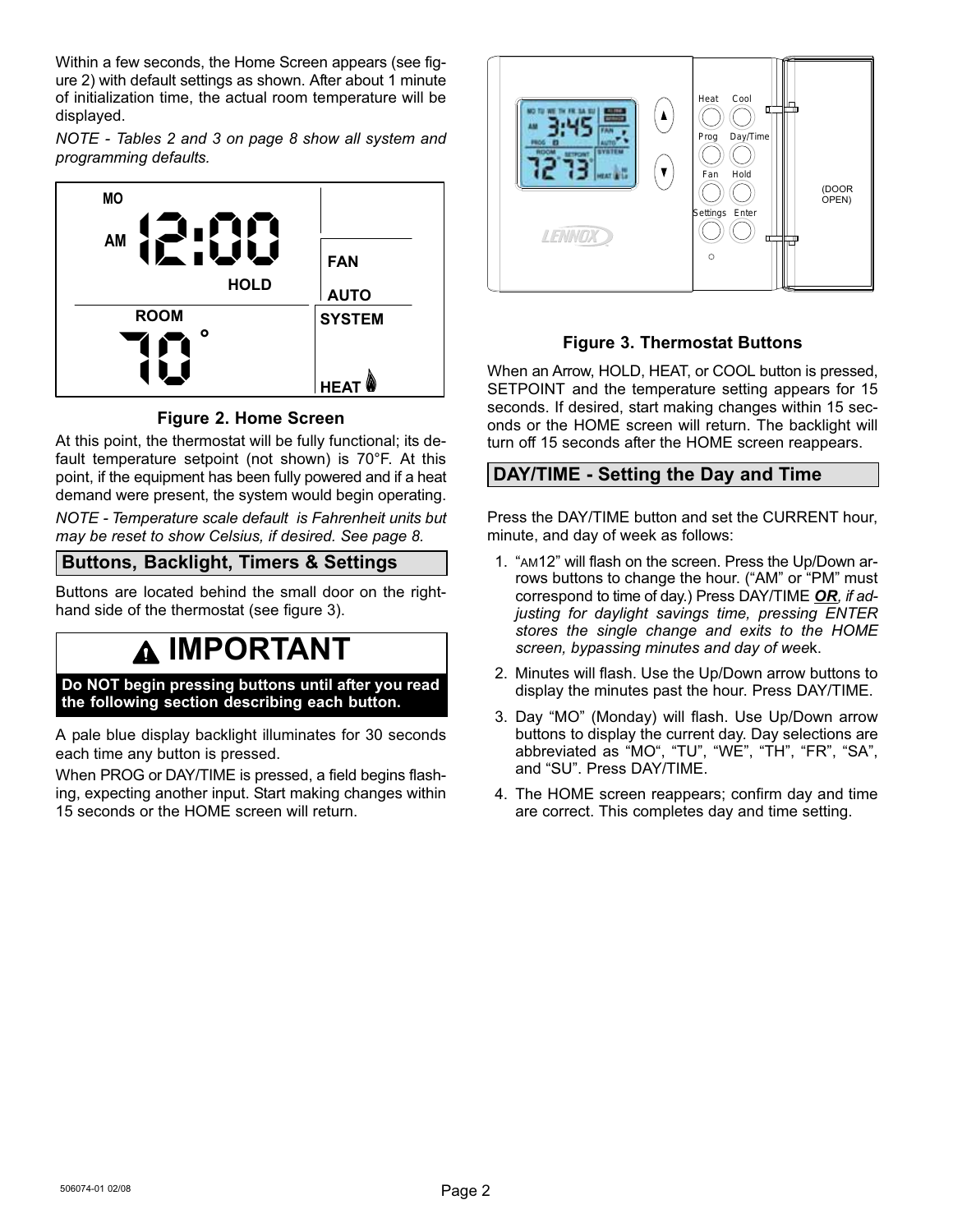# <span id="page-2-0"></span>HEAT - Using the Heat Mode

#### Normal Heat Mode

In normal heat mode, both the heat pump and the backup heat source are used to provide heat. If the thermostat detects that the heat pump is not able to provide enough heat (as may be the case in very cold weather), then the backup heat source is activated.

#### Emergency Heat Mode

In emergency heat mode, only the backup heat source provides heat - the heat pump is disabled. The backup heat source is activated only when there is a heat demand.

#### Enabling Normal Heat Mode

Use the HEAT button to select normal heat mode, emergency heat mode, or to disable heat modes as desired. If the thermostat is in OFF or COOL mode, pressing the Heat button enables Heat mode. This is indicated by HEAT in the SYSTEM box as shown in figure 4.



#### Figure 4. Turn Heat ON/OFF

#### Enabling Emergency Heat Mode

If the thermostat is in heat mode, pressing the Heat button enables EMG. HEAT mode (see figure 5). If the thermostat is in normal heat mode when the HEAT button is pressed, then emergency heat mode is enabled.



# Figure 5. Emergency Heat Mode Enabled

#### Disabling Heat Mode

If the thermostat is in emergency heat mode when the HEAT button is pressed, then heat modes are disabled. This is indicated by OFF in the SYSTEM box as shown in figure 6.



#### Figure 6. Heat Mode Disabled

#### Heating Demand

The thermostat must be in either normal or emergency heat mode in order to properly control the heating equipment. In either heat mode, when the actual temperature is lower than the temperature setpoint (as shown in figure 7), the thermostat detects a heating demand and activates the heating equipment to satisfy the demand. Heating operation is indicated by a flame icon in the SYSTEM box.



Figure 7. Heating Demand

When the actual temperature rises above the temperature setpoint, the flame icon will disappear. This indicates that the heating demand has been satisfied and that the heating equipment has been turned off.

Heat pump operation is locked out for 5 minutes after a demand has been satisfied. If another heat pump demand occurs during this 5−minute interval, the flame icon will flash; however, the heat pump will not run until the 5−minute delay has elapsed.

NOTE − The heat pump is activated for at least 4 minutes if no buttons are pressed during the demand interval. The backup heat source is activated for at least 3 minutes if no buttons are pressed during the demand interval.

If your system supports 3−stage heating (as does the L3532H thermostat), you may notice various heating levels being delivered during a demand.

If a small heat pump heating demand is present, "Lo" is displayed in the SYSTEM box; if a large heat pump heating demand is present, "Hi" is displayed (see figure 8).



Figure 8. Large Heat Demand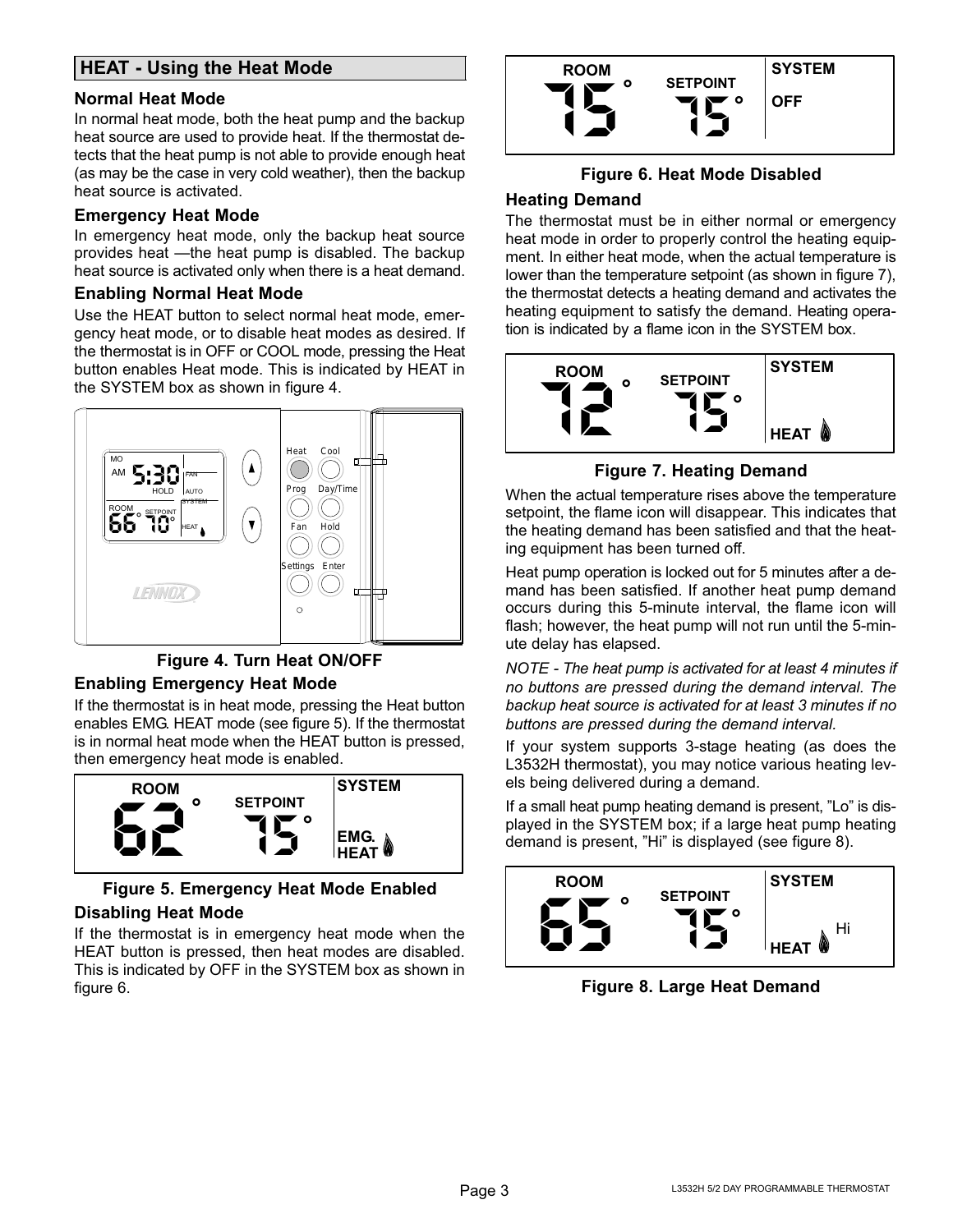# <span id="page-3-0"></span>COOL − Using the Cool Mode

#### Enabling and Disabling Cool Mode

Use the COOL button to enable or disable cool mode as desired. If the thermostat is in HEAT or OFF mode, cool mode is enabled when the COOL button is pressed. This is indicated by COOL in the SYSTEM box (see figure 9).



# Figure 9. Turn Cool ON/OFF

If the thermostat is in cool mode, pressing the Cool button disables COOL mode (indicated by OFF in the SYSTEM box − see figure 10).



Figure 10. Cool Mode Disabled

# Cooling Demand

Set the thermostat to cool mode to control the cooling equipment. Then, if the room temperature is higher than the temperature setpoint, as shown in figure 11, the thermostat detects a cooling demand and will activate the cooling equipment to satisfy the demand.



#### Figure 11. Cooling Demand

Cooling operation is indicated by flashing "snowflake" icons in the SYSTEM box. When the actual temperature drops below the temperature setpoint, the snowflake icons will disappear. This indicates that the cooling demand has been satisfied and that the cooling equipment has been turned off.

If your system supports 2−stage cooling (as does the L3532H thermostat), you may notice various cooling levels being delivered during a demand. Also, if a small cooling demand is present, "Lo" will be displayed in the SYSTEM box. However, if a large cooling demand is present, "Hi" will be displayed in the SYSTEM box (shown in figure 11).

NOTE − If no buttons are pressed during a demand for cooling, the equipment must operate for at least 4 minutes. After a demand has been satisfied, cooling equipment operation is locked out for 5 minutes. If another cooling demand occurs during this 5-minute interval, "COOL" and the snowflakes will flash; however, the cooling equipment will not operate until the 5−minute delay has elapsed.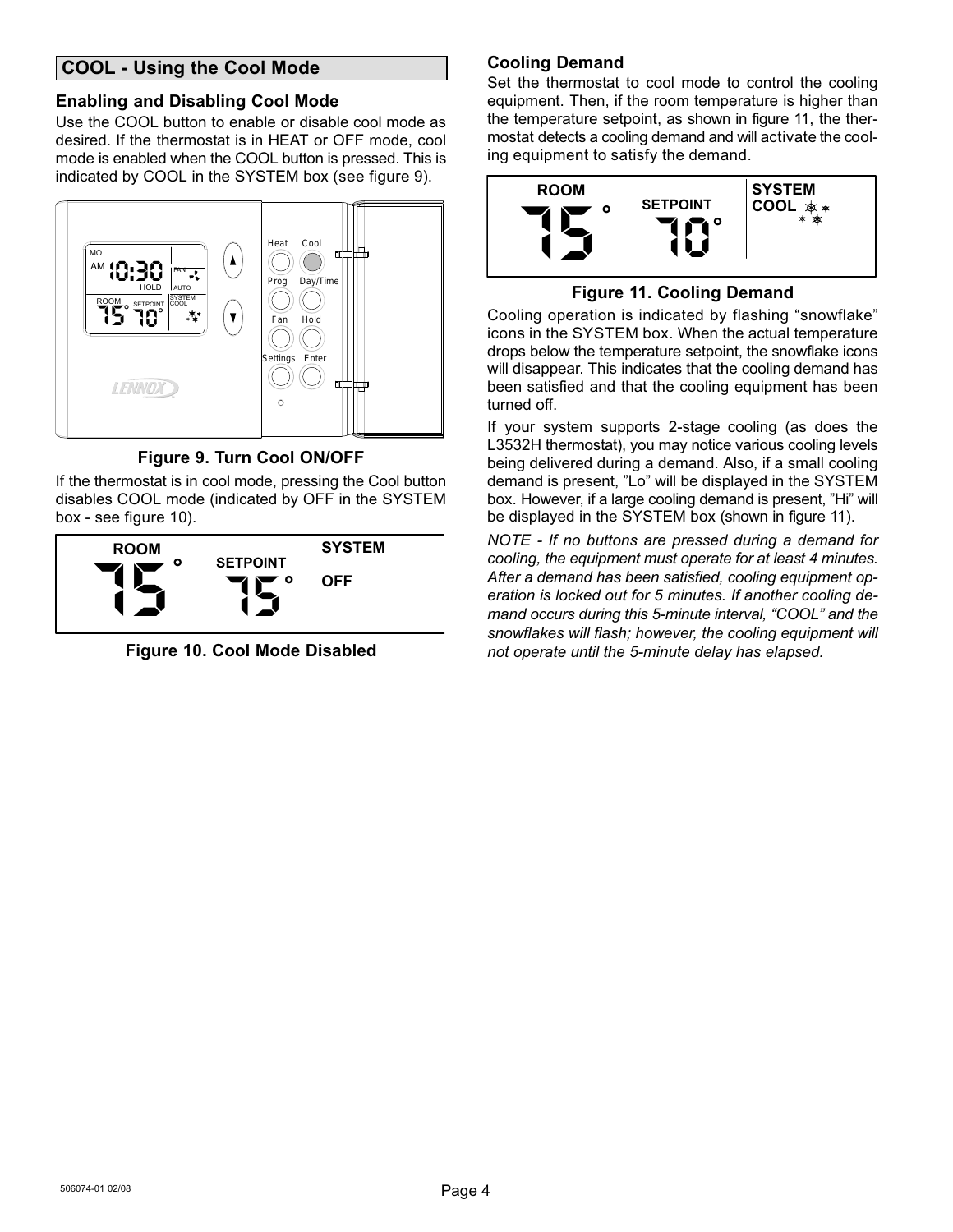# <span id="page-4-0"></span>HOLD − Using Temperature Hold Modes

When HOLD is displayed at the HOME screen, the thermostat is in a temperature hold condition. This means that the temperature program data is ignored and the thermostat functions much like a non−programmable thermostat.

# Adjusting Temperature Setpoint in Hold Mode

The temperature setpoint represents the desired temperature of the space around the thermostat. The default temperature setpoint in Hold mode is 70°F.

To adjust the setpoint, press the UP or DOWN ( $\blacktriangle \blacktriangledown$ ) arrow buttons (see figure 12); the existing setpoint is displayed to the right of the actual room temperature. Each button press adjusts the setpoint up or down by 1 degree.



# Figure 12. Hold Temperature Mode

After the desired setpoint is reached, the HOME screen will reappear after about 15 seconds.

# Permanent Hold Mode

At any time the program is running, from the HOME screen, set a permanent hold (program override) by pressing the HOLD button (see figure 12). The thermostat now functions much like a non−programmable thermostat. Use the Up/Down arrow buttons to adjust the hold setpoint. To return to the program, press HOLD again.

# Temporary (2-Hour) Hold

At any time the program is running, from the HOME screen, set a temporary 2-hour hold by pressing the Up/ Down arrow buttons until the desired setpoint is displayed; HOLD" flashes (see figure 13). This overrides the program for 2 hours from the last button press, then returns to the program.



Figure 13. Temporary Hold Temperature Mode

While in Temporary Hold, press HOLD once to switch to Permanent Hold (HOLD displays solid; PROG not displayed); press HOLD again to return to the program (PROG displays; HOLD not displayed).

# PROG − Thermostat Programming

The L3532H thermostat can be programmed to perform a set of either heating or cooling events (but not a combination of heat and cool) for 5 consecutive days using a set of 4 unique events per day. The remaining 2 days can then be set for a different set of 4 unique events per day. Both the consecutive days and the events/temperature are set by the homeowner.

#### To Change Consecutive Days...

To alter the 5 consecutive days, press and hold the PROG button for 5 seconds. The 5 consecutive day period is then displayed (default is MOnday thru FRiday). To change to a different 5-consecutive days, use the Up/ Down arrow buttons. Any 5 consecutive−day span may be selected, for example, in figure 14, Saturday through Wednesday is defined as the 5−day programming (Thursday and Friday would constitute the 2−day programming). Press the PROG button when finished.



#### Figure 14. Change Consecutive days To Set Program Events and Temperatures...

Figure 15 gives an example of how the two sets of programs can be set for a normal workweek and weekend.

In the 5−day bar graph, note how programs A and C reflect the desired warmth while the home IS occupied (72°); B allows less heating while the home is NOT occupied; D reflects a cooler sleeping temperature. The 2−day bar graph would support day−long occupancy and, because the first program begins later, a less−demanding time schedule.



Figure 15. 5/2 Day Program Example

NOTE − Pressing ENTER during the following programming steps, saves and exits to the HOME screen.

To program events and temperatures, perform the following steps, once with Cool selected and once with Heat selected.

- 1. Press and release PROG. "AM 6:00", period "A", and the 5 consecutive days are displayed; "AM 6" flashes.
- 2. Use the Up/Down arrow buttons to select the desired hour; press PROG when the desired hour is reached.
- 3. Use the Up/Down arrow buttons to select the desired minute; press PROG.
- 4. Use the Up/Down arrow buttons to select the desired temperature setpoint; press PROG.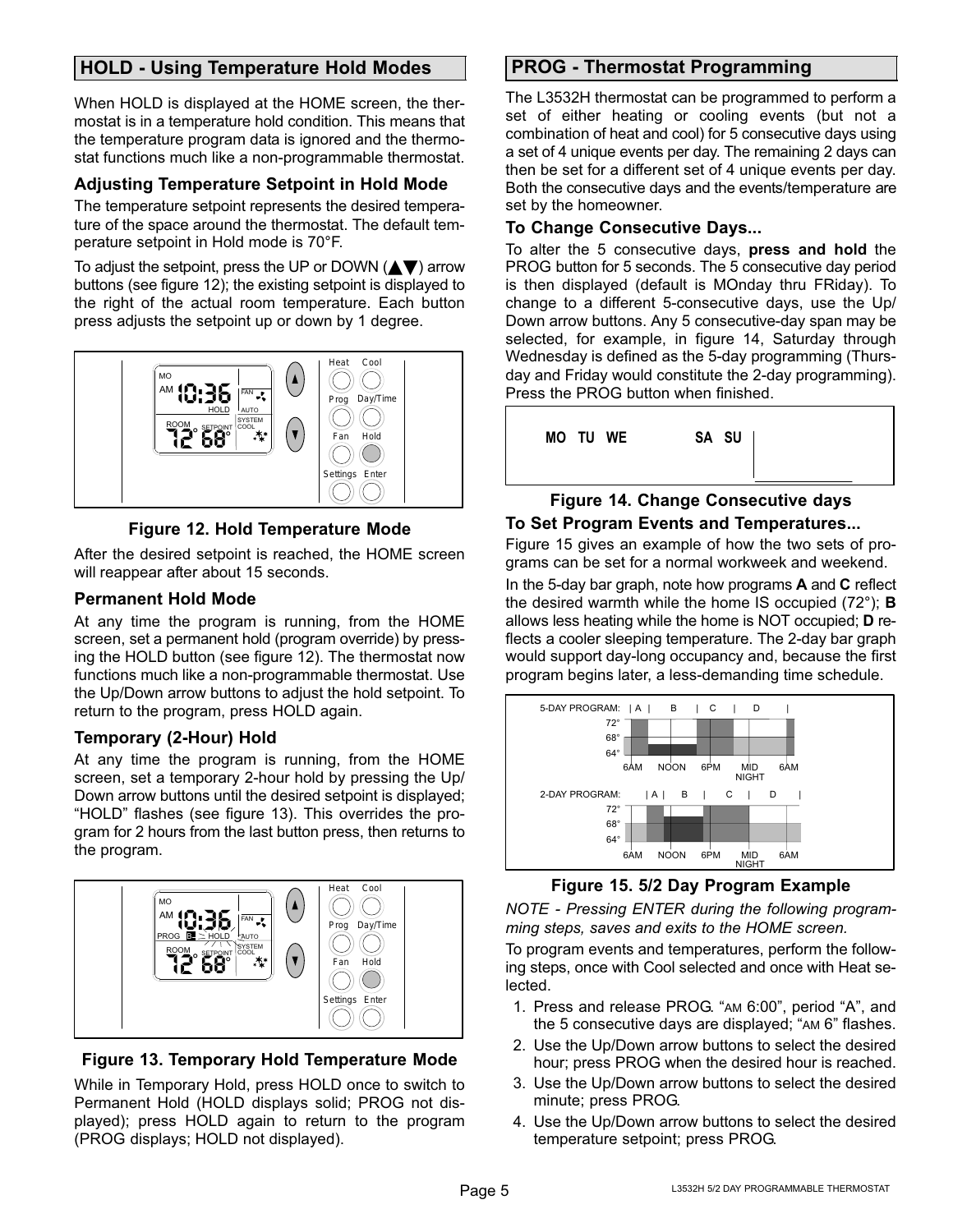<span id="page-5-0"></span>5. Repeat steps [2](#page-4-0) through [4](#page-4-0) for periods B, C, and D.

6. Repeat steps [1](#page-4-0) through 5 for the 2−day program.

NOTE − This thermostat will NOT automatically switch from heating to cooling, or vice versa; operator involvement is required. At the change of seasons, or to accomodate abnormal seasonal temperature swings, you must manually select to the opposite conditioning (Heat or Cool) program.

# FAN − Controlling the Fan Operation

Use the FAN button to select either continuous fan mode or auto fan mode.

To change from continuous to auto fan mode (or vice versa), press the FAN button. Note whether a fan icon in the FAN box is present (indicating that the fan is running) or not (fan not running).

If continuous fan mode is enabled (ON displayed in FAN box − see figure 16), the fan will run continuously regardless of whether the heating or cooling equipment is running.



Figure 16. Using Fan ON

If auto fan mode is selected (AUTO displayed in FAN box − see figure 17), the fan will only run when the heating or cooling equipment is running.



# Figure 17. Using Fan AUTO

# SETTINGS − Filter/Maintenance Reminders

The L3532H thermostat is designed to remind you when the filter needs changing or when routine maintenance is required, as (and if) defined, by you. These optional reminders are not enabled until you activate them. To do so, press the Settings button (shown below the Fan button in figure 17) once or twice for the desired reminder as shown in figure 18 and as described in table 1.



# Figure 18. Reminder Settings Display

The default setting for the reminders is OFF (disabled). Press Up/Down arrow buttons to select the desired reminder intervals.

| <b>Table 1. Filter and Maintenance Reminders</b> |  |  |  |  |  |  |
|--------------------------------------------------|--|--|--|--|--|--|
|--------------------------------------------------|--|--|--|--|--|--|

| <b>Buttons to</b><br>Use                                                 | Reminder      | <b>Available Settings and</b><br>How to Use                                                                                                                                                                       |
|--------------------------------------------------------------------------|---------------|-------------------------------------------------------------------------------------------------------------------------------------------------------------------------------------------------------------------|
| <b>Settings</b><br>(1st press)<br>then Arrows<br>to scroll<br>selections | <b>FILTER</b> | Total fan run time expressed in<br>months (Off, 1, 3, 6, 12); for<br>example, if fan runs 12 hours a<br>day, 1 month reminder displays<br>in 2 calendar months.                                                   |
| <b>Settings</b><br>(2nd press)<br>then Arrows<br>to scroll<br>selections | <b>MAINT</b>  | Elapsed chronological time in<br>months $(Off, 6, 12)$ . Use this,<br>for example, to remind yourself<br>when to perform routine checks<br>or when to call a technician for<br>perodic preventive<br>maintenance. |
| Enter                                                                    |               | Stores settings.                                                                                                                                                                                                  |

NOTE − The HOME screen will reappear about 15 seconds after the final arrow button press. OR, press ENTER at any time to store any changes and exit to the HOME screen.

After either programmed interval has elapsed, the reminder will be displayed as shown in figure 19.



# Figure 19. Reminders

After the filter has been changed or maintenance performed, reset the reminder by pressing the SETTINGS button for 4 seconds. The screen will blink for a few moments to indicate that the timer has been reset.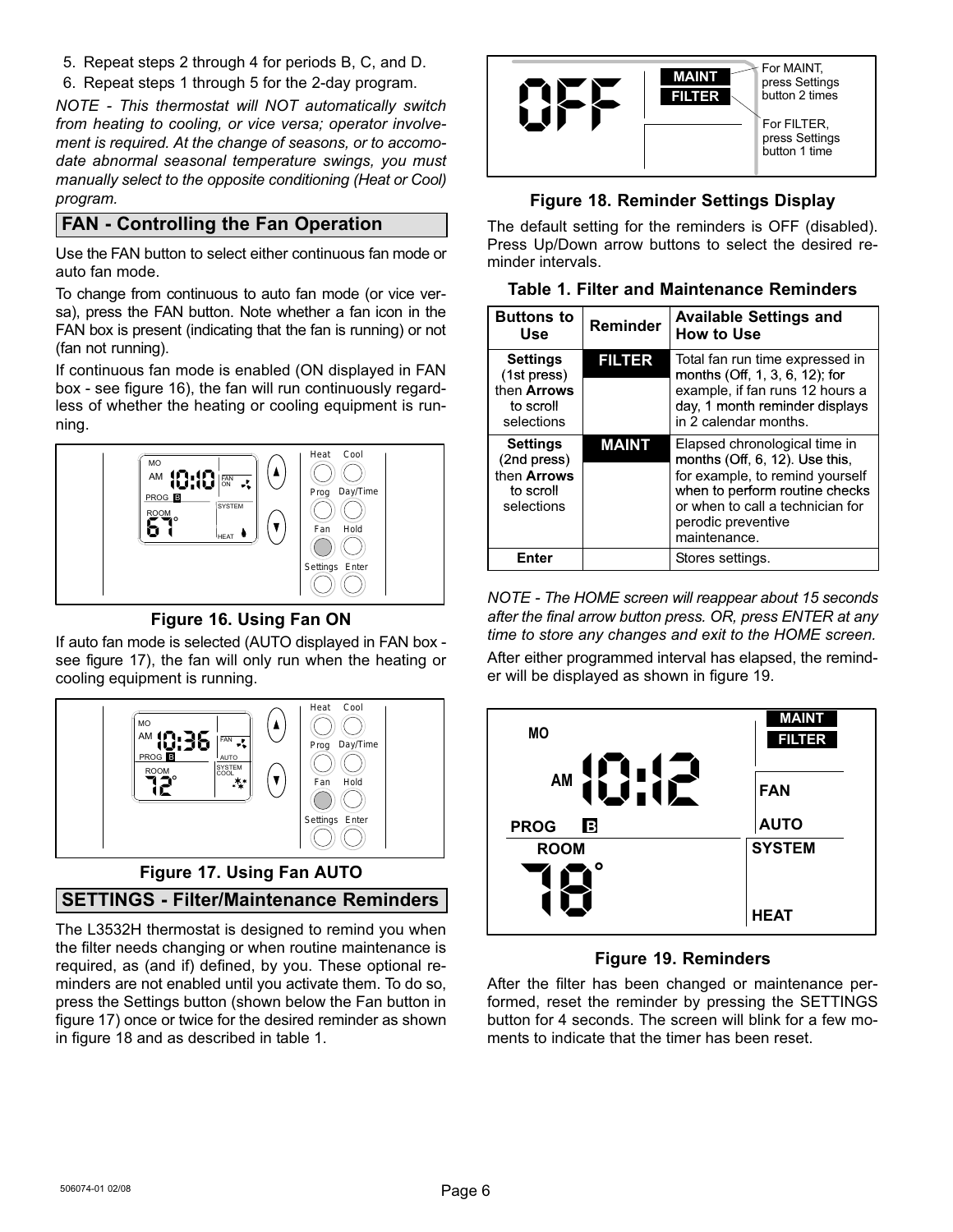# <span id="page-6-0"></span>SETTINGS − Balance Point

#### NOTE - The balance point is only available with the outdoor sensor.

If the optional outdoor sensor (X2658) is connected to the thermostat, balance point adjustment is available. The balance point feature allows the measured outdoor temperature to govern operation of the heat pump and backup heat source.

Use the SETTINGS button to access the balance point setting. If the outdoor sensor is attached to the thermostat, press the SETTINGS button three times to access the Balance Point Settings screen (see figure 20).



Figure 20. Balance Point Setting

The balance point can be set at any temperature between 1°F and 55°F (−17°C to 13°C). A balance point setting of zero disables the balance point function (in this case, the thermostat behaves as if no outdoor sensor is attached). The default balance point setting is 55°F.

To adjust the balance point up or down, press the Up/Down arrow buttons to the right of the display screen. The balance point setting increases by 1°F each time the Up button is pressed and decreases by 1°F each time the Down button is pressed.

After the desired balance point is reached, the HOME screen will reappear after about 15 seconds.

NOTE − The balance point feature allows the outdoor temperature to rise or fall 3°F above or below the balance point. This prevents excessive cycling of the equipment when the outdoor temperature is near the balance point. For example, if the balance point is 40°F and the actual outdoor temperature is 35°F, the outdoor temperature must rise to 43°F before equipment adjustment occurs. Conversely, if the balance point is 40°F and the actual outdoor temperature is 45°F, the outdoor temperature must drop to 37°F before equipment adjustment occurs.

# Service Indicator

When abnormal equipment operation is detected, the SERVICE indicator will flash on the screen (see figure 21). This indicates that the equipment requires service from a qualified service technician.



# Figure 21. Service Indicator Flashing

#### Thermostat RESET

Under some abnormal conditions, it may be necessary to reset" the thermostat to its default condition. Such a RE-SET would delete all programming and settings and therefore should only be used on rare occasions when the the thermostat fails to function as designd and/or as programmed. Such an instance can occur as a result of a power surge or similar electrical disturbance (e.g. after an electrical storm or power outage). The RESET button can be used to recover from this situation.

# **A CAUTION**

When the RESET button is pressed, ALL settings revert back to the defaults, including the default program (see tables [2](#page-7-0) and [3](#page-7-0)).

The RESET button is an unlabeled, recessed button located behind the door, on the right−hand side of the thermostat, below the SETTINGS button (see figure [3\)](#page-1-0). Use a paper clip or small pencil to press the RESET button; ALL thermostat settings will be reset to the defaults listed in the Default Thermostat Settings section.

# Removing/Installing Thermostat

The thermostat hinges on tabs on the top of the subbase; no tool is needed to remove the thermostat from the subbase. Pivot the bottom of the thermostat outward (releasing the snaps), then lift up to remove.

To replace it, first position the top tilted toward the wall bracket and align it until you feel the tabs and slots engage; then, while the top is in place, pivot the bottom toward the wall until the thermostat snaps into place.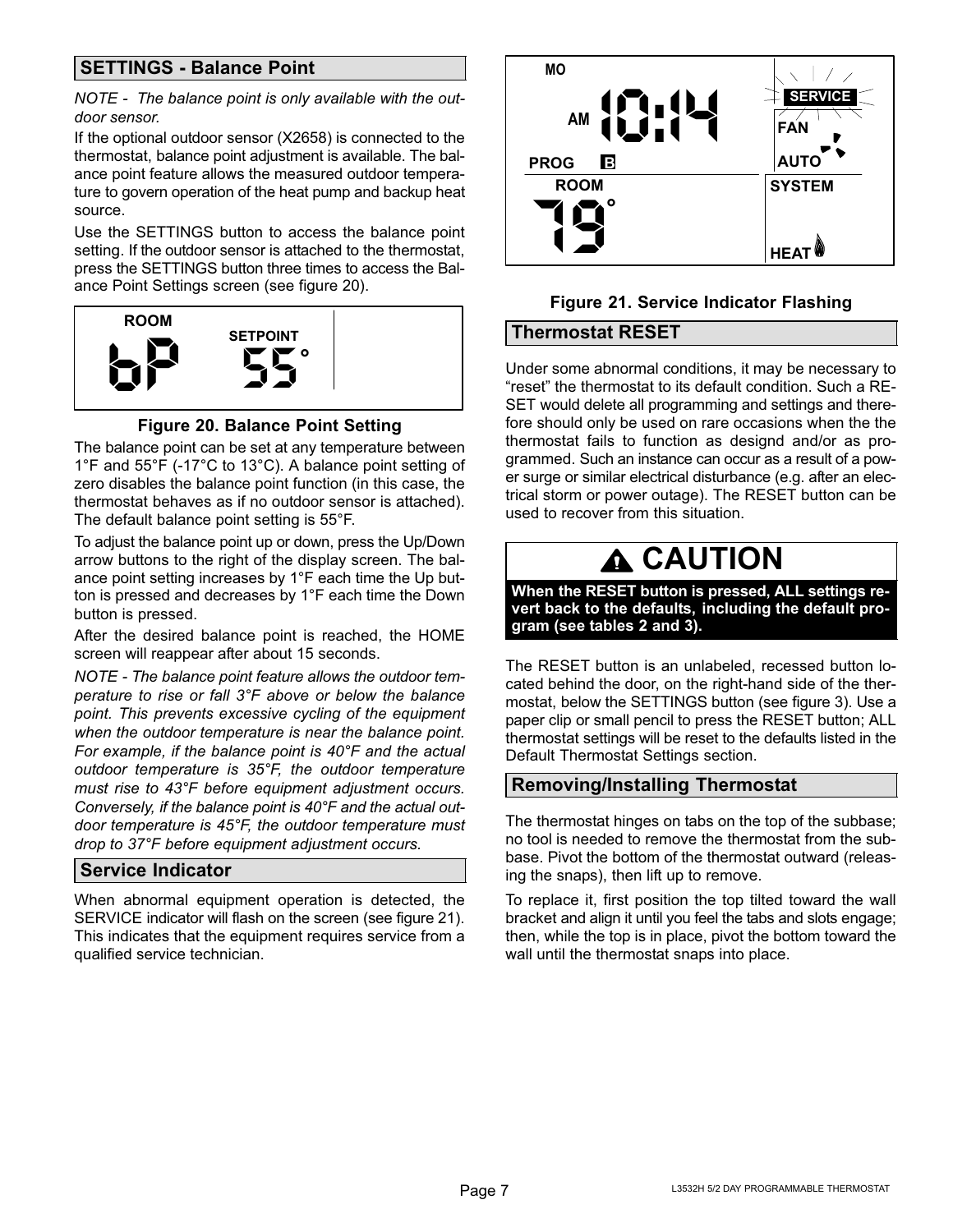# <span id="page-7-0"></span>Default Thermostat Settings

Default thermostat settings are shown in table 2 and the default program is shown in table 3.

|  |  | <b>Table 2. Default Thermostat Settings</b> |  |
|--|--|---------------------------------------------|--|
|--|--|---------------------------------------------|--|

| Mode                                  | Heat (Permanent Hold<br>Mode) |
|---------------------------------------|-------------------------------|
| Setpoint                              | 70°F (or 21°C)                |
| Fan                                   | Auto                          |
| <b>Filter Reminder</b>                | OFF                           |
| Maintenance Reminder                  | OFF                           |
| <b>Equipment Protection</b><br>Timers | Reset Back to Zero            |

#### Table 3. Default Program Settings

| <b>Programs</b> | Time                                            | <b>Temperature</b><br>(Heat) | <b>Temperature</b><br>(Cool) |  |
|-----------------|-------------------------------------------------|------------------------------|------------------------------|--|
| Weekday - A     | 6:00am                                          | 70°F/21°C                    | 78°F/26°C                    |  |
| Weekday - B     | 8:00am                                          | 62°F / 17°C                  | 85°F / 29°C                  |  |
| Weekday - C     | 6:00pm                                          | 70°F / 21°C                  | 78°F / 26°C                  |  |
| Weekday - D     | 10:00pm                                         | 62°F / 17°C                  | 82°F / 28°C                  |  |
| Weekend - A     | 6:00am                                          | 70°F/21°C                    | 78°F / 26°C                  |  |
| Weekend - B     | 8:00am                                          | 62°F / 17°C                  | $85^\circ$ F / 29 $^\circ$ C |  |
| Weekend - C     | 6:00pm                                          | 70°F / 21°C                  | 78°F / 26°C                  |  |
| Weekend - D     | 10:00pm                                         | 62°F / 17°C                  | 82°F / 28°C                  |  |
| Weekday         | Monday, Tuesday, Wednesday,<br>Thursday, Friday |                              |                              |  |
| Weekend         | Saturday, Sunday                                |                              |                              |  |

# Technical Specifications

#### Thermostat Type

Electronic programmable thermostat for heat pump, 3-stage heat/2-stage cool.

NOTE − 2 stages of heat pump heat and one stage of auxiliary (gas or electric) backup heat are supported.

#### Power Supply Range

18VAC − 30VAC (24VAC nominal), 60Hz

# **A CAUTION**

24VAC is present on the terminals of the thermostat bracket. If removing the thermostat from the wall, use caution and avoid touching any of the connector terminals on the wall bracket.

Also, when working with the thermostat dip switches, use a non−conductive tool and take caution to avoid making any contact with the circuit board, its imprinted circuitry and its connector prongs.

#### Temperature Display

Display Scale: Fahrenheit or Celsius user selectable (via DIP switch; see figure 22) Display range: 35°F (2°C) to 99°F (37°C) Display resolution: 1°F (1°C)

Display Accuracy: +/−1°F

If the Fahrenheit/Celsius display must be changed, use a plastic, non−conductive tool to push the dip switch to the right position (see figure 22).



# Figure 22. Changing Fahrenheit/Celsius Setting

#### Temperature Measurement Range

Measurement Scale: Fahrenheit Measurement Range: 35°F to 99°F Measurement Resolution: 0.5°F Measurement Accuracy: +/−1°F Field Offset: via DIP switches to +/−3°F Sampling Method: temperature measurements sampled every 15 seconds. Displayed temperature is the average of the last four measurements.

#### Temperature Setpoint Range

Setting range: 50°F (10°C) to 90°F (32°C) Setting resolution: 1°F (1°C)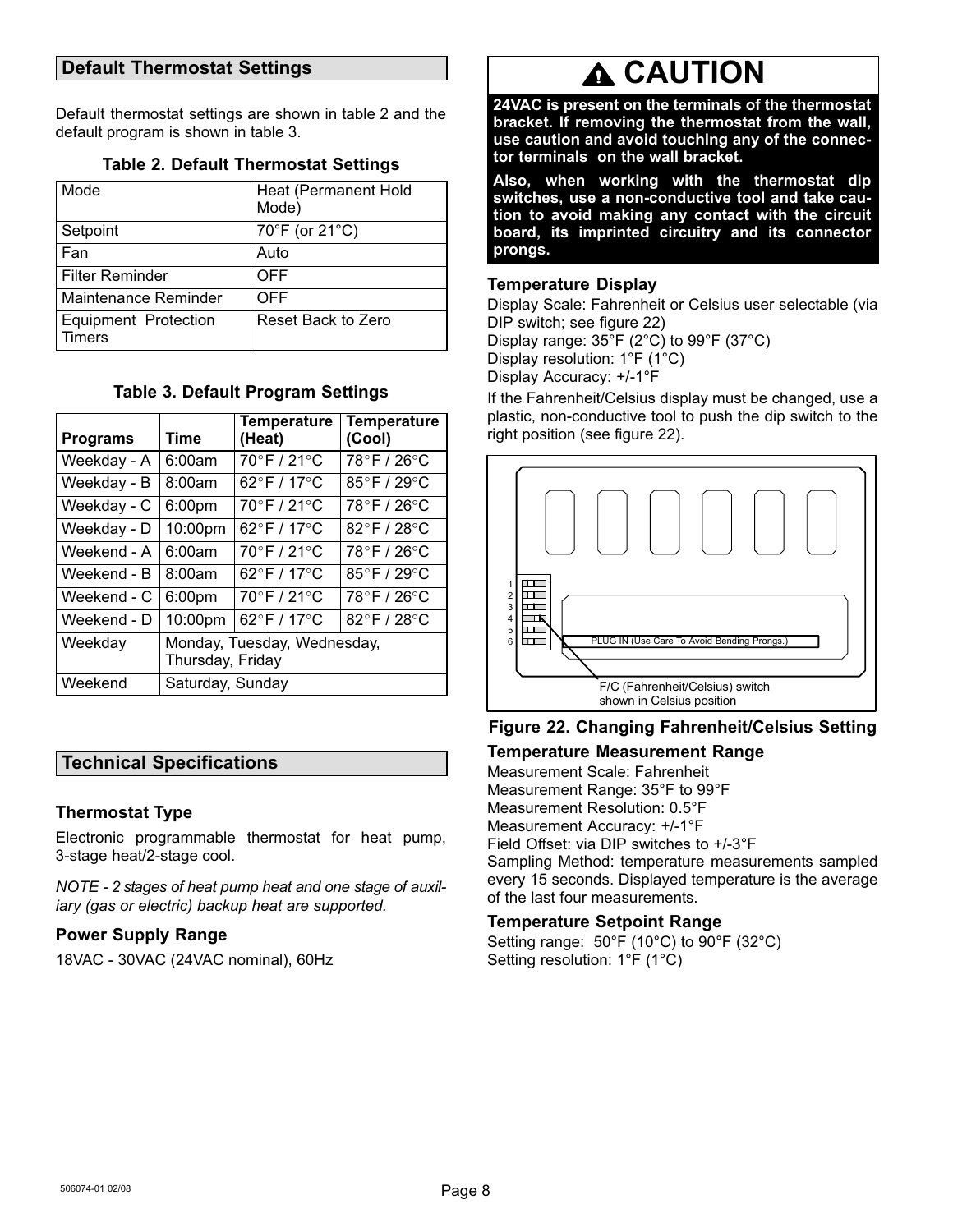# Smart Setback Recovery (via DIP switch #6)

Smart Setback Recovery (SSR) affects the way the thermostat responds to program events. If SSR is disabled, the thermostat will react to a program event at the time the event occurs. However, if SSR is enabled, the thermostat will react to a program event before the event occurs such that the desired temperature is reached at the time of the event, not after.

#### Fan Control

AUTO or ON modes.

#### I/O Relays

All thermostat relays are latching type to minimize power consumption.

| <b>Description</b>                                    |
|-------------------------------------------------------|
| Reversing valve, heat active                          |
| Reversing valve, cool active                          |
| 24VAC                                                 |
| First-stage cooling/heating, compressor<br>energized  |
| Auxiliary heating, furnace energized                  |
| Second-stage cooling/heating, compressor<br>energized |
| <b>Emergency heat</b>                                 |
| Fan control                                           |
| Service Indicator                                     |
| 24VAC common                                          |
| Outdoor temperature sensor connection 1               |
| Outdoor temperature sensor connection 2               |
|                                                       |

Table 4. L3532H Terminal Designations

#### \* For most applications, E will be jumpered to W1. If separate wires are not provided for both E and W1, jumper the E terminal to the W1 terminal on the thermostat subbase. For applications involving the use of a balance point (whereby the outdoor temperature is to be used to restrict either heat pump operation or backup heat source operation), the optional outdoor sensor (part number X2658) MUST be installed.

#### Equipment Protection Timers

Minimum Compressor OFF time: 5 minutes Minimum Compressor ON time: 4 minutes Minimum Furnace ON time: 3 minutes

Minimum furnace cycle time (elapsed time between any furnace activation and the next furnace activation): 6 minutes.

Minimum elapsed time between any compressor activation and the next compressor activation: 6 minutes.

NOTE − All protection timers (except the compressor OFF timer) can be over−ridden if a heating or cooling demand is initiated or terminated using the UP, DOWN, HEAT, or COOL buttons.

# Equipment Protection Override

Both the minimum compressor OFF timer and the minimum equipment cycle timer can be over−ridden by pressing and holding either the HEAT or COOL button down for 4 seconds.

#### Over−Temperature Protection

Thermal-mechanical switch opens W1, Y1, Y2, and E at 93°F+/−6°F.

#### Filter Reminder

Settings of Off, 1, 3, 6 or 12 (months of fan run time) are available. When programmed time has elapsed, a FILTER indicator is displayed.

#### Maintenance Reminder

Settings of Off, 6 or 12 (months of chronological time) are available. When programmed time has elapsed, a maintenance indicator MAINT" is displayed.

#### Service Reminder

The SERVICE indicator is displayed only under the following conditions:

- if the thermostat Y1 terminal has been activated with 24VAC for at least 5 minutes, AND the L terminal is shorted to the R terminal;
	- OR
- if the thermostat Y1 terminal has been activated with 24VAC for at least 5 minutes, AND the L terminal is shorted to the C terminal.

#### Power Loss/Recovery

Thermostat memory is retained for a minimum of 24 hours during a power loss (includes retention of program information, HOLD status, programmed temperature setpoint, heat/cool and fan mode settings, filter reminder status, maintenance reminder status, and equipment protection timers). After 24 hours of power loss, programmed settings will be lost and replaced with default settings.

# IMPORTANT

Power must be applied for at least six consecutive hours prior to a power loss in order for memory to be retained for the specified time.

# LCD Backlight

Activated for 30 seconds when any button is pressed.

NOTE − During an electrical storm or similar disturbance, the backlight may activate for a few seconds. This is normal and will no longer occur after the electrical disturbance has passed.

#### Thermostat Operating Conditions

35°F to 105°F, 5% to 90% RH

#### Thermostat Storage Conditions

−40°F to 185°F, 5% to 95% RH